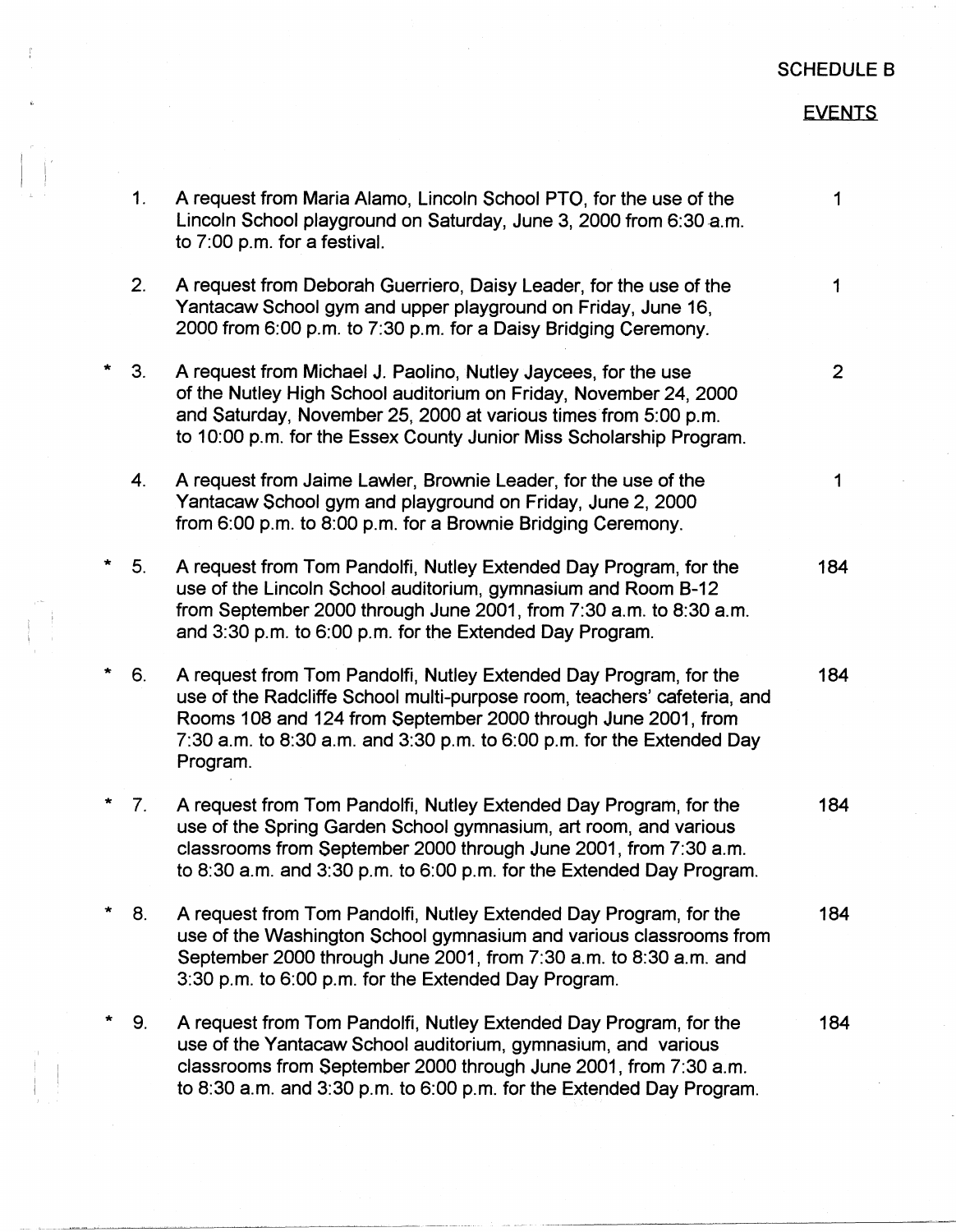## EVENTS

|         | 10. | A request from Ro Tangorra, Education Association of Nutley, for<br>the use of the Radcliffe School lounge, library, and kitchen on<br>Thursday, June 8, 2000 from 4:00 p.m. to end for a negotiation meeting.                                                                                                                 | 1  |
|---------|-----|--------------------------------------------------------------------------------------------------------------------------------------------------------------------------------------------------------------------------------------------------------------------------------------------------------------------------------|----|
|         | 11. | A request from Ro Tangorra, Education Association of Nutley, for<br>the use of the Radcliffe School Library on Thursday, June 15, 2000 from<br>3:30 p.m. to end for a negotiation meeting.                                                                                                                                     | 1  |
|         | 12. | A request from Peter Marshall, Nutley Adult School, for the use<br>of the Nutley High School main office, cafeteria, auditorium,<br>computer room and various classrooms beginning Tuesday,<br>September 5, 2000 through Thursday, May 17, 2001 from<br>6:00 p.m. to 10:00 p.m. for adult school registration and instruction. | 48 |
|         | 13. | A request from Barbara Marese, Class of 1950, for the use of the<br>Franklin School cafeteria on Saturday, November 11, 2000 from<br>9:00 a.m. to 1:00 p.m. for a class reunion breakfast.                                                                                                                                     | 1  |
| $\star$ | 14. | A request from Jaime Manganaro, Nutley Hockey Booster Club,<br>for the use of the Nutley High School teachers' cafeteria on various<br>days beginning Wednesday, September 13, 2000 through Wednesday,<br>June 13, 2001 from 7:30 p.m. to 9:30 p.m. for meetings.                                                              | 10 |
| *       | 15. | A request from Stephanie Borrelli, Girl Scouts of America, for the<br>use of the Lincoln School teachers' cafeteria on Fridays beginning<br>September 22, 2000 through June 8, 2001 from 3:15 p.m. to 4:30 p.m.<br>for scout meetings.                                                                                         | 32 |
|         | 16. | A request from Laura Clar, Girl Scouts of America, for the use of a<br>Radcliffe School classroom on Fridays beginning September 22, 2000<br>through June 8, 2001 from 6:30 p.m. to 8:00 p.m. for brownies meetings.                                                                                                           | 32 |
|         | 17. | A request from Jean Boyle, Girl Scouts of America, for the use of the<br>Lincoln School cafeteria on Fridays beginning September 29, 2000<br>through June 8, 2000 from 3:20 p.m. to 5:00 p.m. for scout meetings.                                                                                                              | 31 |
| $\star$ | 18. | A request from Thomas Cocchiola for the use of the Radcliffe or Spring<br>Garden School gymnasiums on Mondays beginning September 11, 2000<br>through May 21, 2001 from 7:00 p.m. to 9:00 p.m. for basketball.                                                                                                                 | 31 |